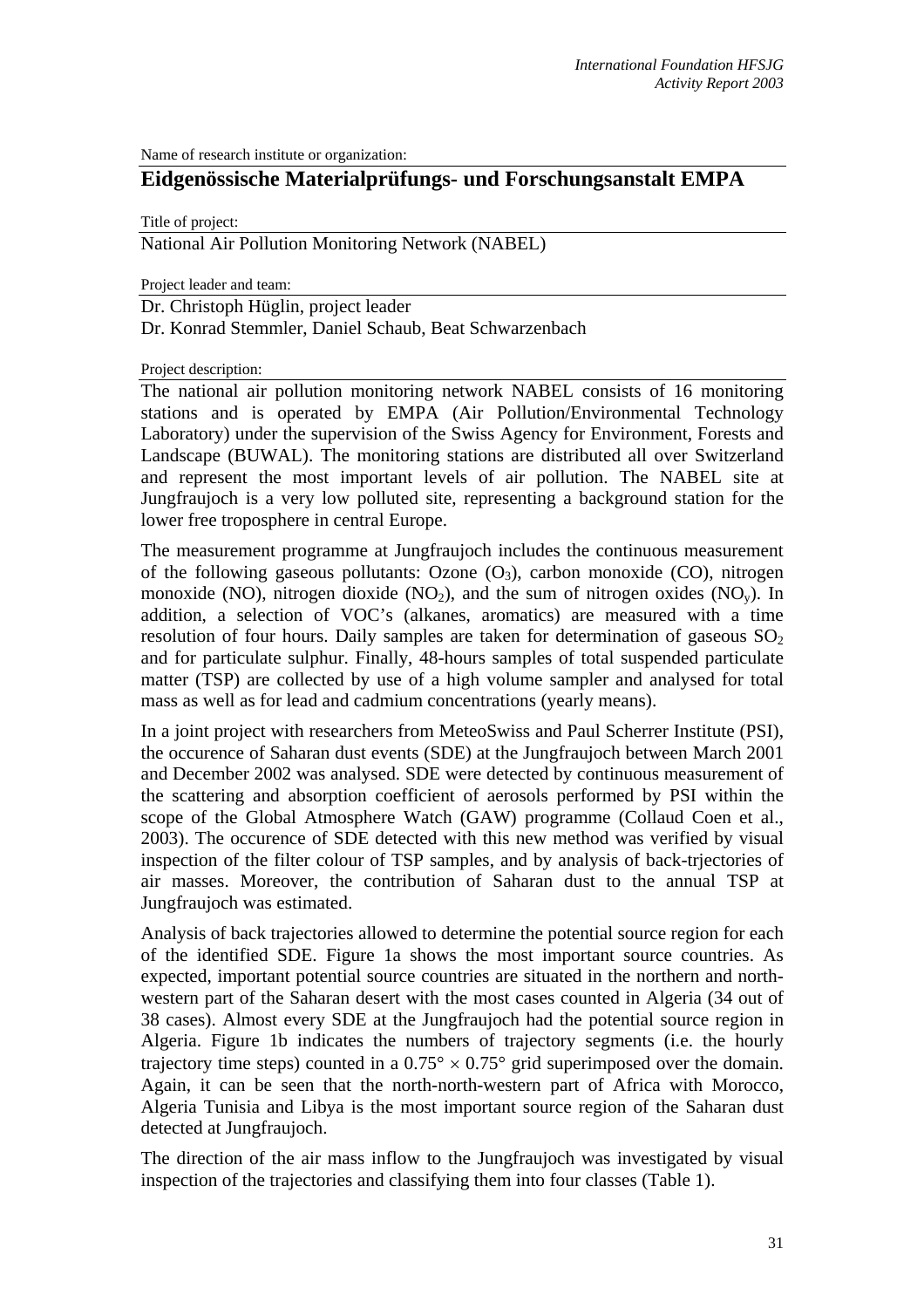

Fig. 1: The most important source countries of SDE detected at the Jungfraujoch. The numbers indicate the numbers of trajectories being situated at least once over the respective country in a vertical distance from ground of less than 150 hPa (a). Numbers of trajectory segments (hourly time steps) in a vertical distance from ground of less than 150 hPa in a  $0.75^{\circ} \times 0.75^{\circ}$  grid (b).

Table 1 : Inflow directions at the Jungfraujoch described by four sectors in % of total cases.

|                           | $0^\circ$ - $90^\circ$ | $90^{\circ} - 180^{\circ}$ | $180^{\circ}$ - 270° $1270^{\circ}$ - 360° |      |
|---------------------------|------------------------|----------------------------|--------------------------------------------|------|
|                           | $(N-E)$                | $(E-S)$                    | $(S-W)$                                    | W-N) |
| All cases (38)            |                        |                            | 40                                         |      |
| March – May $(17)$        |                        | 47                         | 29                                         |      |
| June – August $(9)$       |                        |                            |                                            | 22   |
| September – November (9)  |                        | 33                         | 45                                         |      |
| December – February $(3)$ |                        |                            |                                            | 33   |

A statistical significance cannot be given because of the relatively small number of cases. Nevertheless, as expected, the inflow from the two southern sectors is the most important one in all seasons. This air mass movement is often associated with low pressure systems and their cold-fronts approaching Europe from the Atlantic. These weather patterns – often during South-Foehn events in the Alps - accelerate the air masses in front of the cold-front in northern direction towards the Jungfraujoch. Also the north-western inflow is not untypical for SDE. In these cases, the air moves from the Sahara towards the Atlantic, turns to the north and flows towards the Alps with prevailing westerly winds. Only two cases (5%) were found with an inflow direction from the north-eastern sector. This seems not to be a typical air mass path. In these cases, the air moves northward to higher latitudes before turning southward again and approaching the Jungfraujoch from north-east or east. These SDE also exhibited the longest travelling times of up to 8 days.

The NABEL measurements of 48-hours averages of TSP were used to estimate the contribution of Saharan dust to the TSP mass concentration at the Jungfraujoch. The contribution of Saharan dust (SD) to the 48h-TSP mass concentration at the Jungfraujoch was determined for the identified SDE. Thus, the non-SD fraction of 48h-TSP samples that are affected by SD is estimated and subtracted from the total 48h-TSP mass concentration. The Saharan dust fraction of 48h-TSP samples that are affected by SD is estimated with a local linear regression model. Figure 2 shows the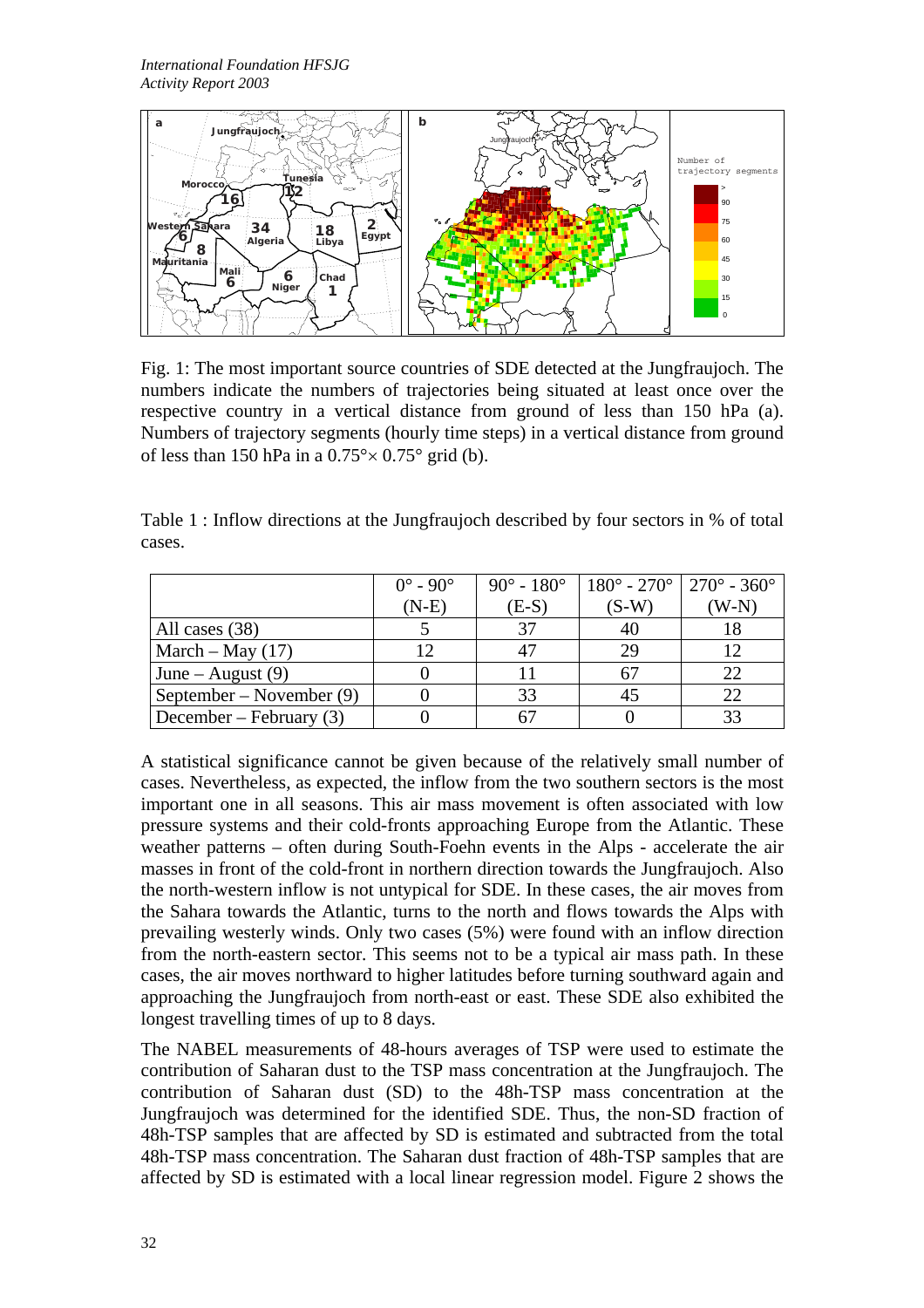measured 48h-TSP mass concentration, the local linear regression function, and the estimated non-SD fraction for all TSP samples that are affected by SD.



Fig. 2: Measured and estimated 48h-TSP mass concentration between 1 March 2001 and 31 December 2002 at the Jungfraujoch. Shown are the measured values for samples that are not affected by Saharan dust (black dots), and for samples that are identified as being affected by Saharan dust (green dots). The line is the estimated local linear regression function. The red dots are the estimates for the non-SD fraction of 48h-TSP samples that are affected by SD.

The annual average contribution of Saharan Dust to long-term TSP at the Jungfraujoch can be estimated as the arithmetic mean of the determined SD contribution to 48h-TSP. For the time period from 01.03.01 to 31.12.02, the average contribution of SD to TSP is 0.8  $\mu$ g/m<sup>3</sup> ( $\pm$  0.2  $\mu$ g/m<sup>3</sup>), the mean TSP level during this time period is 3.4  $\mu$ g/m<sup>3</sup>. For 2002, the annual mean contribution of SD to TSP is 0.7  $\mu$ g/m<sup>3</sup> ( $\pm$  0.2  $\mu$ g/m<sup>3</sup>), the annual mean TSP mass concentration in 2002 is 3.4  $\mu$ g/m<sup>3</sup>. In 2002, the annual contribution of Saharan dust to TSP at JFJ is therefore about 21%.

Key words:

Air pollution, long-term measurements, Saharan dust, back-trajectories, total suspended particulate matter

Internet data bases:

[http://www.empa.ch/nabel](http://kspc4.unibe.ch/nm/index1.html)

[http://www.umwelt-schweiz.ch/buwal/de/fachgebiete/fg\\_luft/luftbelastung/index.html](http://www.umwelt-schweiz.ch/buwal/de/fachgebiete/fg_luft/luftbelastung/index.html)